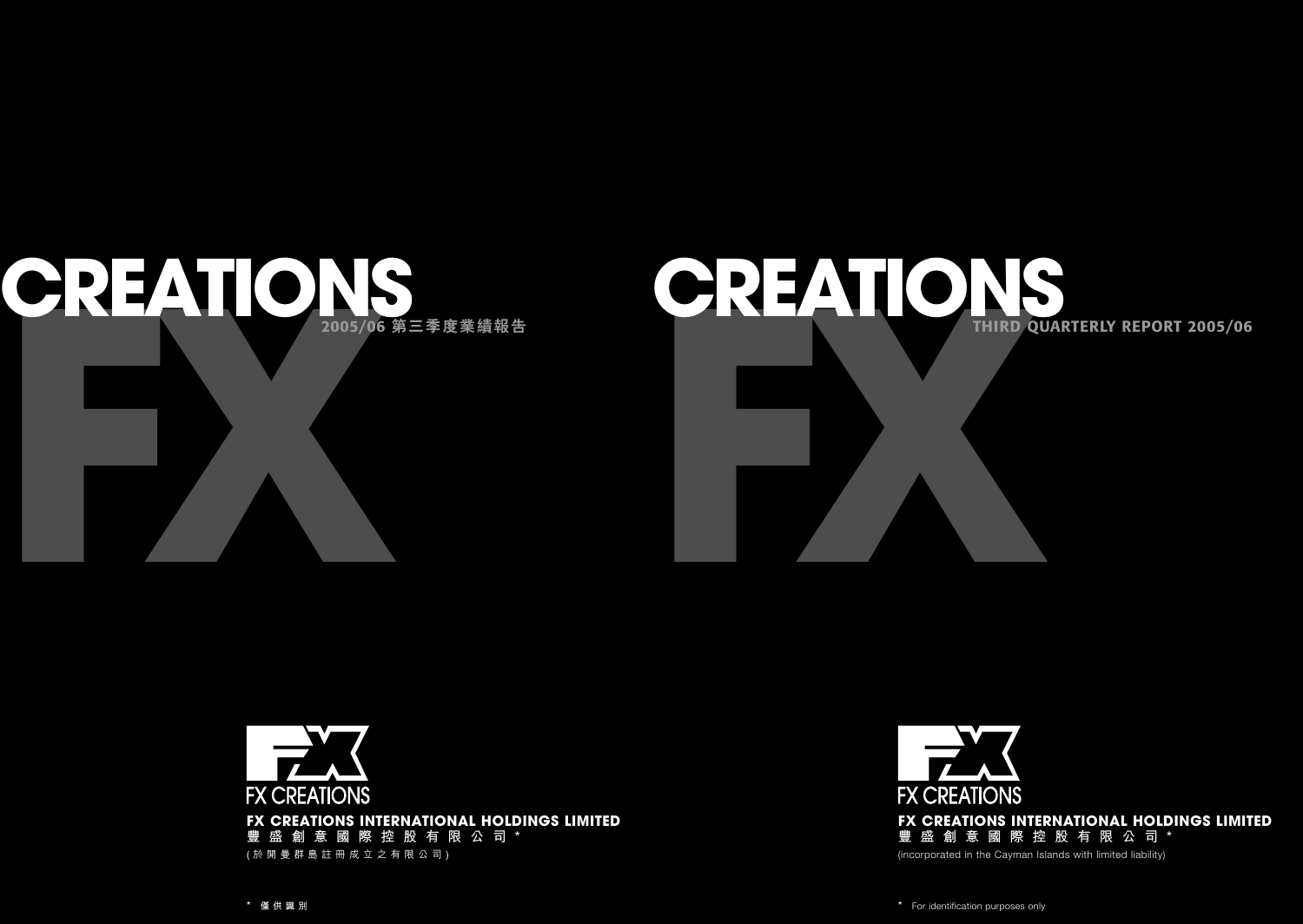**CHARACTERISTICS OF THE GROWTH ENTERPRISE MARKET ("GEM") OF THE STOCK EXCHANGE OF HONG KONG LIMITED (THE "STOCK EXCHANGE")**

**GEM has been established as a market designed to accommodate companies to which a high investment risk may be attached. In particular, companies may list on GEM with neither a track record of profitability nor any obligation to forecast future profitability. Furthermore, there may be risks arising out of the emerging nature of companies listed on GEM and the business sectors or countries in which the companies operate. Prospective investors should be aware of the potential risks of investing in such companies and should make the decision to invest only after due and careful consideration. The greater risk profile and other characteristics of GEM mean that it is a market more suited to professional and other sophisticated investors.**

**Given the emerging nature of companies listed on GEM, there is a risk that securities traded on GEM may be more susceptible to high market volatility than securities traded on the main board of the Stock Exchange and no assurance is given that there will be a liquid market in the securities traded on GEM.**

**The principal means of information dissemination on GEM is publication on the Internet website operated by the Stock Exchange. Listed companies are not generally required to issue paid announcements in gazetted newspapers. Accordingly, prospective investors should note that they need to have access to the GEM website in order to obtain up-to-date information on GEM-listed issuers.**

*The Stock Exchange takes no responsibility for the contents of this report, makes no representation as to its accuracy or completeness and expressly disclaims any liability whatsoever for any loss howsoever arising from or in reliance upon the whole or any part of the contents of this report.*

*This report, for which the directors of FX Creations International Holdings Limited (the "Company") collectively and individually accept full responsibility, includes particulars given in compliance with the Rules Governing the Listing of Securities on GEM of the Stock Exchange (the "GEM Listing Rules") for the purpose of giving information with regard to the Company. The directors of the Company, having made all reasonable enquiries, confirm that, to the best of their knowledge and belief: (1) the information contained in this report is accurate and complete in all material respects and not misleading; (2) there are no other matters the omission of which would make any statement in this report misleading; and (3) all opinions expressed in this report have been arrived at after due and careful consideration and are founded on bases and assumptions that are fair and reasonable.*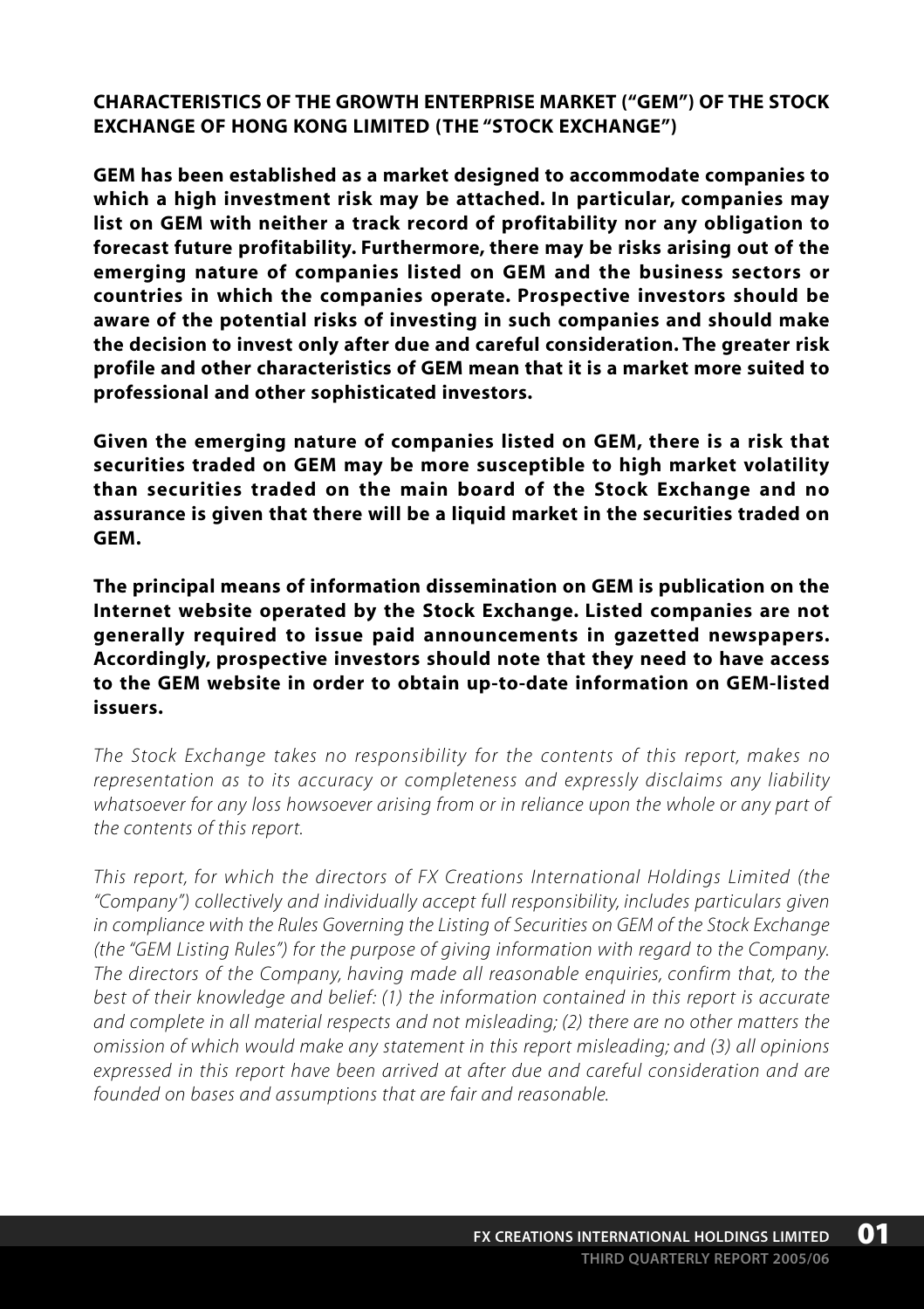## **RESULTS**

The board of directors (the "Board") of the Company herein presents the unaudited consolidated results of the Company and its subsidiaries (collectively referred to as the "Group") for the three months and nine months ended 31 December 2005 together with the comparative unaudited figures for the corresponding periods in 2004 as follows:

|                                                                            |                | Nine months ended<br>31 December |                               | Three months ended<br>31 December |                           |
|----------------------------------------------------------------------------|----------------|----------------------------------|-------------------------------|-----------------------------------|---------------------------|
|                                                                            | Notes          | 2005<br><b>HK\$'000</b>          | 2004<br>HK\$'000              | 2005<br><b>HK\$'000</b>           | 2004<br>HK\$'000          |
| <b>TURNOVER</b>                                                            | $\overline{2}$ | 54,154                           | 52,875                        | 18,374                            | 18,919                    |
| Cost of goods sold                                                         |                | (28, 968)                        | (29, 982)                     | (10, 568)                         | (12, 516)                 |
| Gross profit                                                               |                | 25,186                           | 22,893                        | 7,806                             | 6,403                     |
| Other revenue<br>Selling and distribution costs<br>Administrative expenses |                | 1,432<br>(17, 754)<br>(8,710)    | 476<br>(16, 577)<br>(11, 773) | 245<br>(5, 527)<br>(2,604)        | 93<br>(6, 175)<br>(4,468) |
| PROFIT/(LOSS) FROM<br><b>OPERATIONS</b>                                    |                | 154                              | (4,981)                       | (80)                              | (4, 147)                  |
| Finance costs                                                              |                | (435)                            | (444)                         | (144)                             | (164)                     |
| LOSS BEFORE TAXATION                                                       |                | (281)                            | (5,425)                       | (224)                             | (4, 311)                  |
| Taxation                                                                   | $\sqrt{3}$     | (4)                              | (42)                          | (4)                               | (34)                      |
| <b>LOSS BEFORE MINORITY</b><br><b>INTERESTS</b>                            |                | (285)                            | (5,467)                       | (228)                             | (4, 345)                  |
| Minority interests                                                         |                |                                  | (95)                          |                                   |                           |
| NET LOSS ATTRIBUTABLE TO<br>SHAREHOLDERS                                   |                | (285)                            | (5, 562)                      | (228)                             | (4,345)                   |
| <b>DIVIDEND</b>                                                            | 5              |                                  |                               |                                   |                           |
| LOSS PER SHARE                                                             | $\overline{4}$ |                                  |                               |                                   |                           |
| Basic                                                                      |                | <b>HK(0.07)</b> cent             | HK(1.39) cent                 | <b>HK(0.06)</b> cent              | HK(1.09) cent             |
| Diluted                                                                    |                | N/A                              | N/A                           | N/A                               | N/A                       |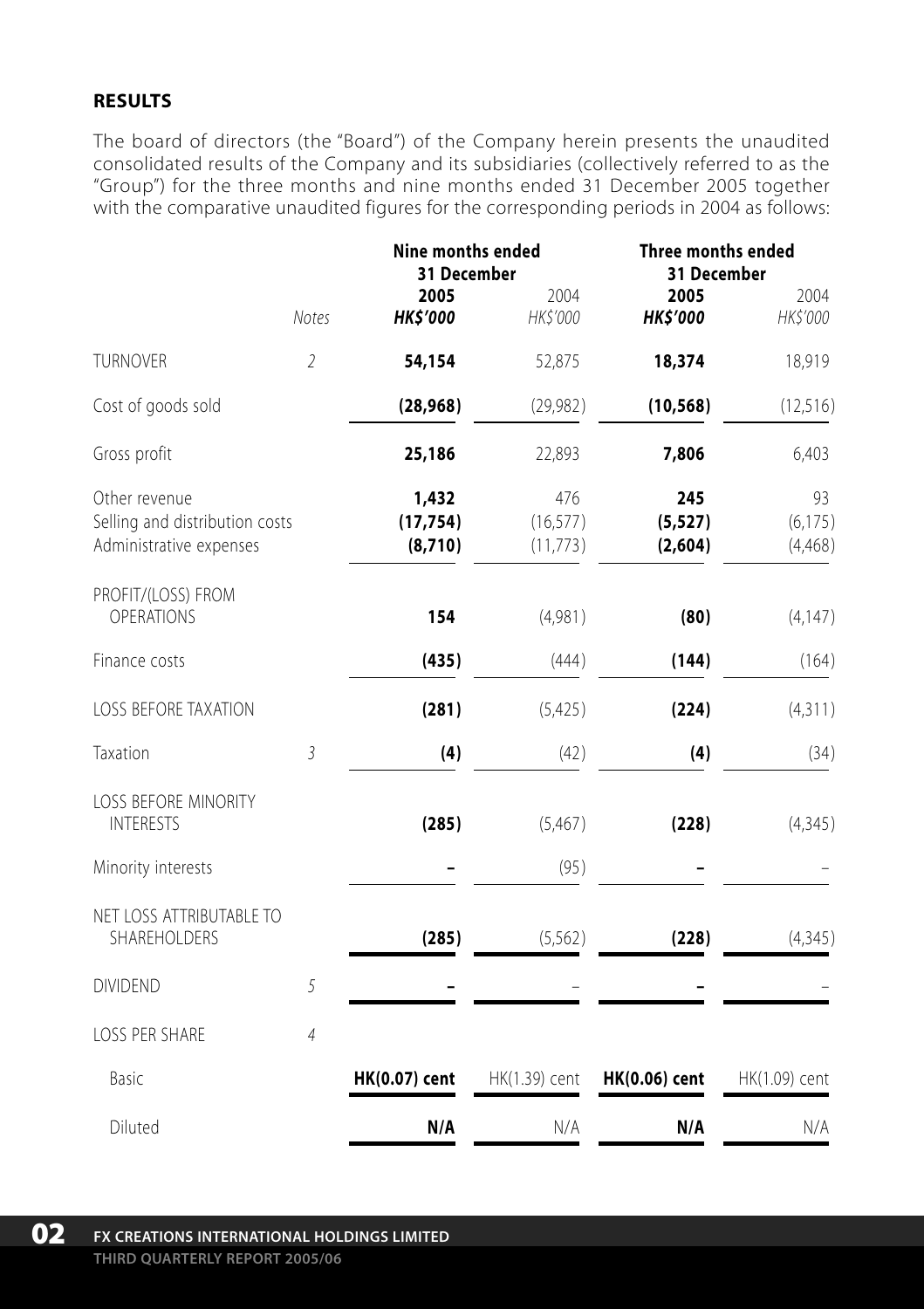*Notes:*

#### **1. BASIS OF PREPARATION**

The unaudited consolidated results have been prepared under the historical cost convention and in accordance with accounting principles generally accepted in Hong Kong, comply with accounting standards issued by the Hong Kong Institute of Certified Public Accountants (the "HKICPA"), the disclosure requirements of the GEM Listing Rules and the Hong Kong Companies Ordinance. The accounting policies adopted are consistent with those set out in the annual financial statements for the year ended 31 March 2005.

The HKICPA has issued a number of new or revised Hong Kong Accounting Standards and Hong Kong Financial Reporting Standards (the "new HKFRSs") which are effective for accounting periods beginning on or after 1 January 2005. The Group has adopted the new HKFRSs in the preparation of accounts for the period from 1 April 2005 onwards. The adoption of the new HKFRSs had no material impact on the Group's results of operations and financial position.

All significant transactions and balances within the Group have been eliminated on consolidation.

#### **2. TURNOVER**

Turnover represents the aggregate of the net invoiced value of goods sold, after allowances for returns and trade discounts.

|           | <b>Nine months ended</b><br>31 December |                | Three months ended<br>31 December |          |
|-----------|-----------------------------------------|----------------|-----------------------------------|----------|
|           | 2005                                    | 2004           | 2005                              | 2004     |
|           | <b>HK\$'000</b>                         | <b>HKS'000</b> | <b>HKS'000</b>                    | HK\$'000 |
| Turnover  |                                         |                |                                   |          |
| Retail    | 29,638                                  | 32,358         | 8,148                             | 12,500   |
| Wholesale | 24,516                                  | 20.517         | 10,226                            | 6.419    |
|           | 54,154                                  | 52,875         | 18,374                            | 18,919   |

#### **3. TAXATION**

Hong Kong Profits Tax for the three months and nine months ended 31 December 2005 has been provided at the rate of 17.5% (three months and nine months ended 31 December 2004: 17.5%) on the estimated assessable profits arising in Hong Kong during the periods. Taxes on profit assessable in other jurisdictions have been calculated at the rates of tax prevailing in the places in which the Group operates, based on existing legislation, interpretation and practices in respect thereof.

## **4. LOSS PER SHARE**

The calculations of basic loss per share for the three months and nine months ended 31 December 2005 are based on the unaudited consolidated net loss attributable to shareholders for the three months and nine months ended 31 December 2005 of approximately HK\$228,000 and HK\$285,000 respectively (three months and nine months ended 31 December 2004: unaudited consolidated net loss attributable to shareholders of approximately HK\$4,345,000 and HK\$5,562,000 respectively) and the weighted average of 401,265,084 and 405,060,335 shares respectively in issue during the three months and nine months ended 31 December 2005 (three months and nine months ended 31 December 2004: 400,000,000 shares in issue).

Diluted loss per share for the three months and nine months ended 31 December 2004 and 2005 have not been disclosed as no diluting events existed during those periods.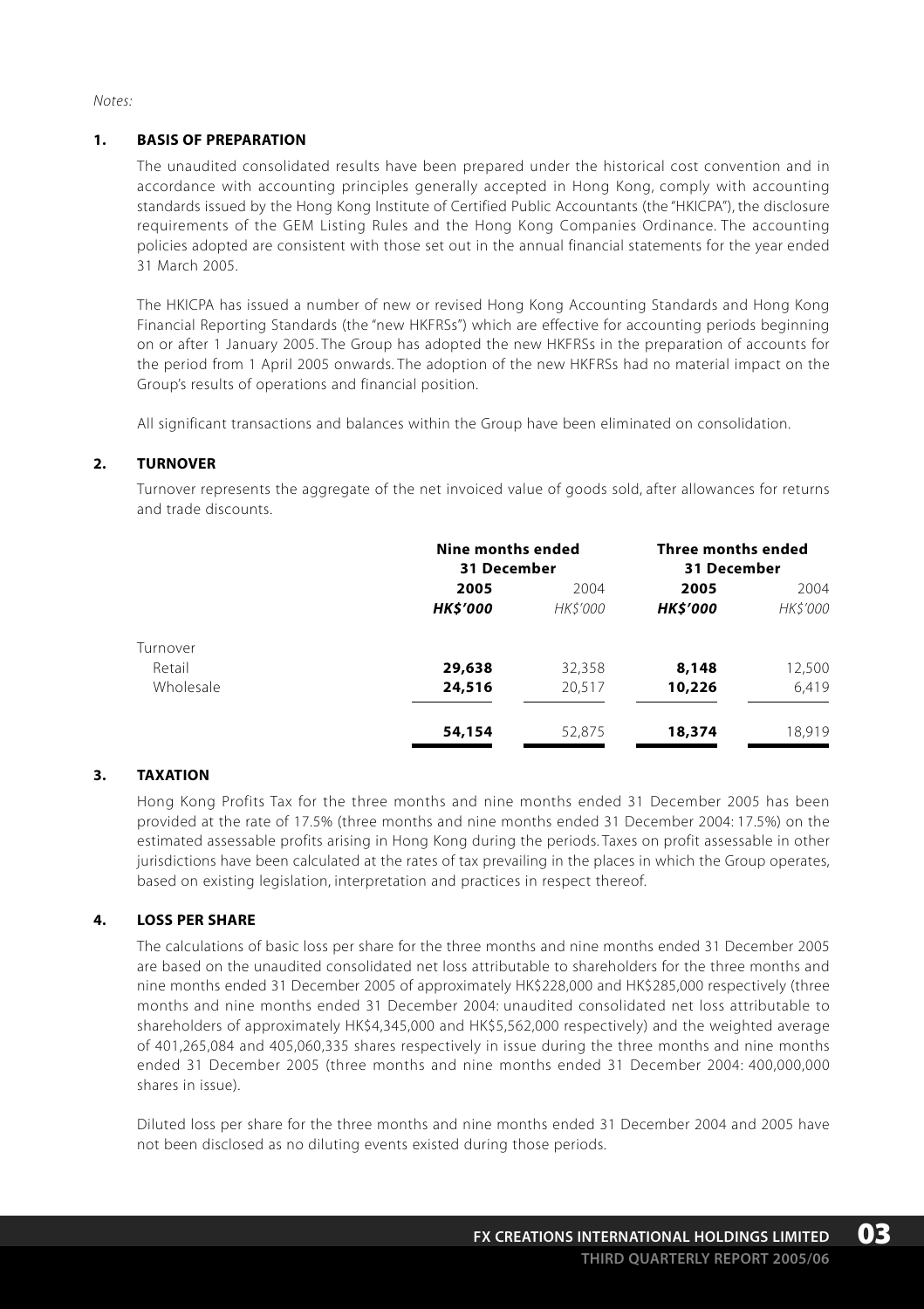### **5. DIVIDEND**

The Board does not recommend the payment of an interim dividend for the three months and nine months ended 31 December 2005 (three months and nine months ended 31 December 2004: Nil).

#### **6. RESERVES**

|                         | Share<br>premium<br>HK\$'000 | <b>Retained</b><br>earnings<br>HK\$'000 | <b>Total</b><br>HK\$'000 |
|-------------------------|------------------------------|-----------------------------------------|--------------------------|
| At 1 April 2004         | 13,703                       | 4,149                                   | 17,852                   |
| Net loss for the period |                              | (1, 217)                                | (1, 217)                 |
| At 30 September 2004    | 13,703                       | 2,932                                   | 16,635                   |
| Net loss for the period |                              | (4, 345)                                | (4, 345)                 |
| At 31 December 2004     | 13,703                       | (1, 413)                                | 12,290                   |
| At 1 April 2005         | 13,703                       | (5,896)                                 | 7,807                    |
| Net loss for the period |                              | (57)                                    | (57)                     |
| At 30 September 2005    | 13,703                       | (5,953)                                 | 7,750                    |
| Placing of new shares   | 1,215                        |                                         | 1,215                    |
| Net loss for the period |                              | (228)                                   | (228)                    |
| At 31 December 2005     | 14,918                       | (6, 181)                                | 8,737                    |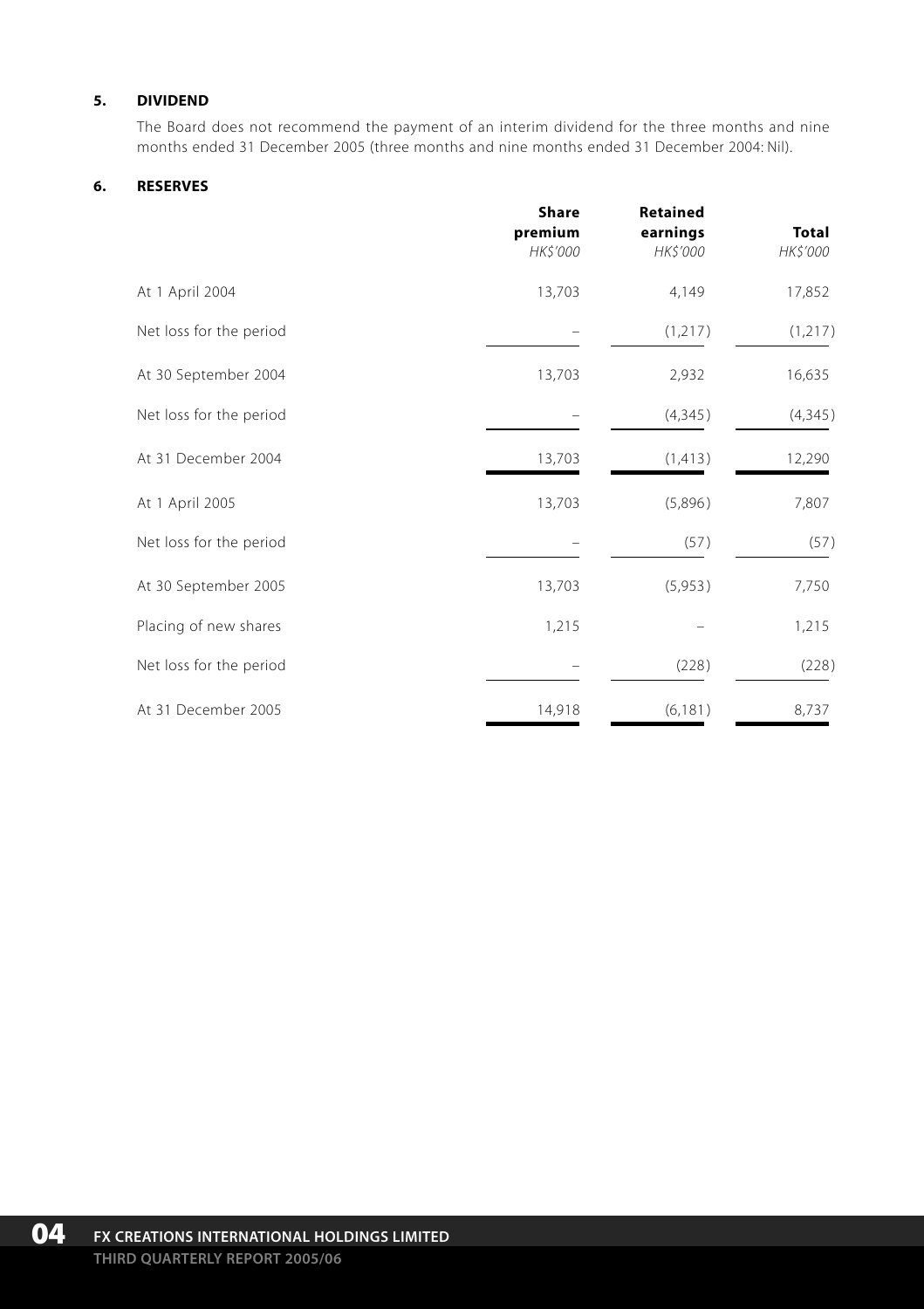# **FINANCIAL REVIEW**

During the nine months ended 31 December 2005, the Group recorded a turnover of approximately HK\$54.2 million (nine months ended 31 December 2004: approximately HK\$52.9 million), an increase of approximately 2.5% as compared to the corresponding period in previous year. The turnover for the nine months ended 31 December 2005 comprised retail sales and wholesale sales which accounted for approximately 55% and 45% (nine months ended 31 December 2004: approximately 61% and 39%) of the total turnover respectively.

During the nine months ended 31 December 2005, the Group recorded a decrease in retail sales by approximately 8.4%, but an increase in wholesale sales by approximately 19.5% compared to the corresponding period in previous year. The Group also recorded a decrease in retail sales of approximately 34.8% in the three months ended 31 December 2005 from the corresponding period in previous year and an increase of wholesale sales of approximately 59.3% in the same period. The decrease in retail sales was mainly due to the Group's appointment of an agent in Taiwan to streamline its operations and resources. As a result of this, the Group reduced its retail outlets and retail sales in Taiwan. The increase in wholesale sales was mainly attributable to increased orders from existing customers and the appointment of agent in Taiwan.

Gross profit for the nine months ended 31 December 2005 increased by approximately 10.0% as compared to the corresponding period in previous year due to increase in turnover and gross profit margin. The gross profit margin increased to approximately 46.5% from approximately 43.3% in the corresponding period in previous year. The increase was mainly attributable to lower cost of goods sold due to stricter cost control.

The net loss attributable to shareholders for the nine months ended 31 December 2005 amounted to approximately HK\$285,000 (nine months ended 31 December 2004: net loss of approximately HK\$5.6 million). The improvement was mainly attributable to the increase in gross profit and gross profit margin and decrease in the administrative expenses. Administrative expenses decreased by approximately 26.0% from the corresponding period in previous year as there were a provision for deficit in revaluation of investment of HK\$1 million and a loss on disposal of fixed assets of approximately HK\$1 million for the nine month ended 31 December 2004 and there was no such provision and loss for the current period. Moreover, the Group's salaries and related expenses reduced during the current period compared to the corresponding period in previous year due to cost control measures. During the nine months ended 31 December 2005, selling and distribution costs increased by approximately 7.1% from the corresponding period in previous year due mainly to the increase in rental as the Group has more retail shops and sales staff's salaries and commissions due to increase in manpower.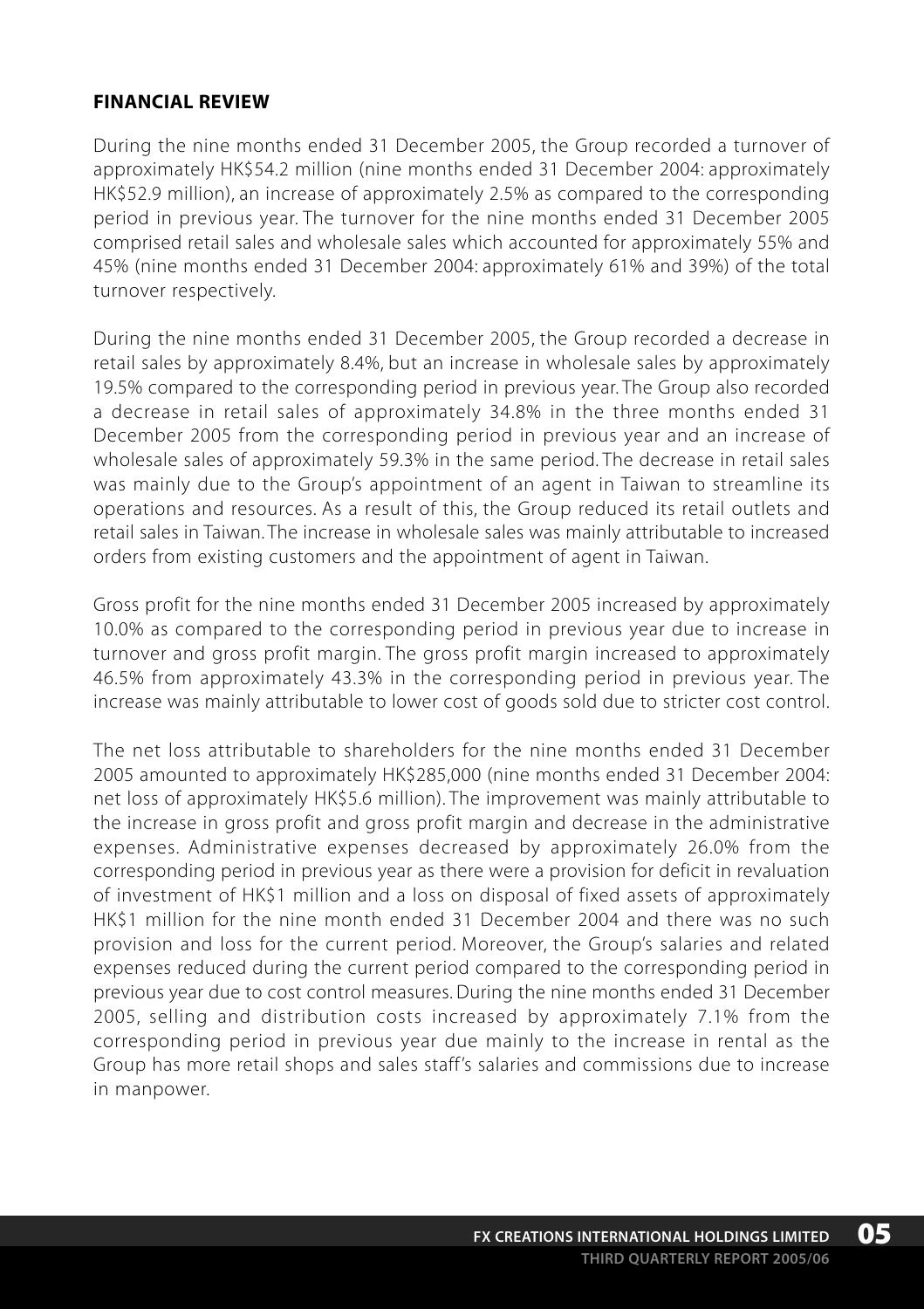During the three months ended 31 December 2005, the Group recorded a decrease in turnover but increase in gross profit and gross profit margin compared to the corresponding period in previous year. This was attributable to lower cost of goods sold due to stricter cost control. Net loss reduced to approximately HK\$228,000 in the current period from approximately HK\$4.3 million in the corresponding period in previous year due to increase in gross profit and gross profit margin and because the Group has implemented various cost control measures to reduce costs and a loss on disposal of fixed assets of approximately HK\$1 million was recorded in administrative expenses during the three months ended 31 December 2004 but no such loss was recorded in the current period.

# **BUSINESS REVIEW AND PROSPECTS**

# **General**

The Group is principally engaged in retail and wholesale of bags and accessories under its **FX CREATIONS** brandname. The bags sold by the Group consist principally of business bags, sports bags, backpacks, handbags and wallets. The accessories sold by the Group include belts, watches, spectacles and umbrellas. Other brandnames of the Group include **USU, Annvu** and **ASTROBOY**.

The Group also sells its products to agents and distributors for distribution and resale in the People's Republic of China, Taiwan, Singapore, Malaysia, Indonesia, Thailand, Australia, New Zealand, Korea, Japan and Europe markets.

## **Business Review**

During the three months ended 31 December 2005, the Group has one new retail outlet in Hong Kong. During the period, the Group appointed an agent in Taiwan to streamline its operations and resources. As a result of this, the Group reduced its retail outlets and retail sales in Taiwan. As at 31 December 2005, the Group has only two retail outlets in Taiwan.

To expand its sales network as well as to streamline its business operations and resources, the Group appointed a franchisee during the nine months ended 31 December 2005 for its retail operation in Hong Kong.

The Group continued to identify potential new agents in new areas but none was identified in the three months ended 31 December 2005.

The Group also continued to conduct various advertising campaigns such as bill boards, brochures and road shows to promote the Group's profile and the **FX CREATIONS** members club.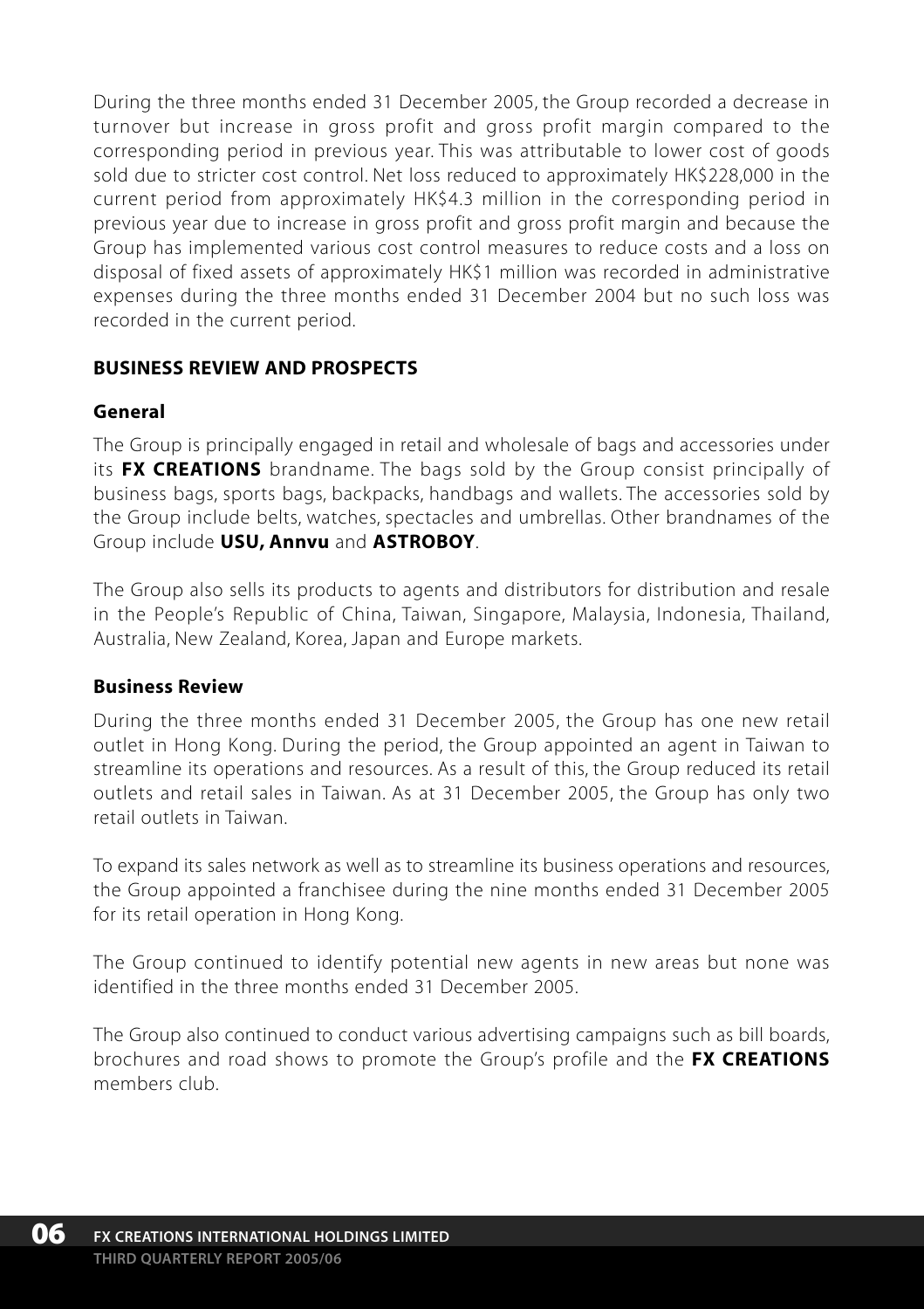## **Prospects**

The Group views the prospects of its business as challenging as the Group is experiencing rental and costs increases in Hong Kong while sales have not increased at the same percentage due to a more competitive business environment. Nevertheless, the Group is continuing to introduce new designs and products while maintaining cost control measures to remain competitive. To expand its sales network and to streamline its operations and resources, the Group is looking for new franchisees to operate the Group's retail network in Hong Kong. On the wholesale side, the Group is continuing to look for new agents in new countries as well as working more closely with the existing agents.

While looking at ways to improve its business further, the Group is looking for business opportunities elsewhere to improve its financial performance and improve shareholders returns.

## **DIRECTORS' INTERESTS IN SHARES**

As at 31 December 2005, the interests and short positions of the directors of the Company in the shares, underlying shares and debentures of the Company or any of its associated corporations (within the meaning of Part XV of the Securities and Futures Ordinance (Cap. 571, Laws of Hong Kong) ("SFO")) which were required to be notified to the Company and the Stock Exchange pursuant to Divisions 7 and 8 of Part XV of the SFO (including interests or short positions which they were taken or deemed to have under such provisions of the SFO) or as recorded in the register required to be kept by the Company under Section 352 of the SFO or otherwise notified to the Company and the Stock Exchange pursuant to the required standard of dealings by directors set out in Rules 5.48 to 5.67 of the GEM Listing Rules, were as follows:

|                      |        | <b>Type of interest</b> | Number of issued<br>ordinary shares held |
|----------------------|--------|-------------------------|------------------------------------------|
| Mr. Ng Pak To, Petto | (Note) | Corporate               | 204.000.000                              |

*Note:* These shares represent a 44.3% equity interest in the Company and are held by Wise New Management Limited ("WNML"). The issued share capital of WNML is beneficially owned by Cashtram Associates Limited as to 45%, FX Creations (Holding) Inc. as to 30% and Forge Smart Investments Limited as to 25%. The issued share capital of Cashtram Associates Limited is owned as to 40%, 30%, 20% and 10% by Mr. Ng Pak To, Petto, Mr. Ho Kai Chung, David, Madam Ho Pui Lai and Mr. Tan Yu, Wally, respectively. Madam Ho Pui Lai is the wife of Mr. Ng Pak To, Petto. The issued share capital of FX Creations (Holding) Inc. is wholly owned by Mr. Wong Wai Shan. The issued share capital of Forge Smart Investments Limited is wholly owned by Mr. Ng Pak To, Petto.

On 20 June 2005, these shares were pledged in favour of Corkwood Enterprises Limited, a company incorporated in the British Virgin Islands and wholly and beneficially owned by Mr. Lau Kim Hung, Jack, who accordingly, had a security interest in these shares. Under the SFO, Mr. Ng Pak To, Petto is deemed to have a short position in these shares.

**07**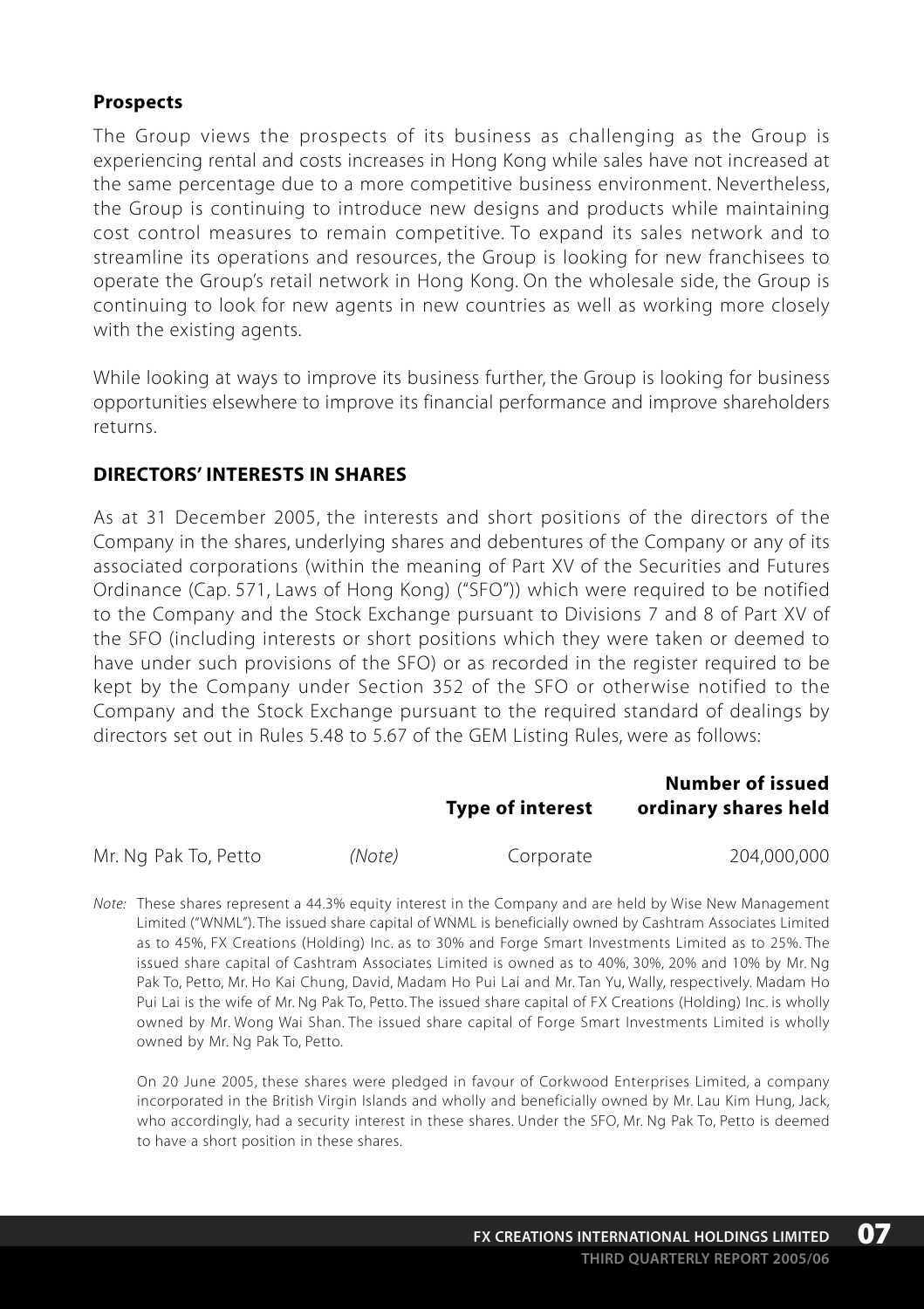Save as disclosed above, as at 31 December 2005, none of the directors had any other interests or short positions in any shares, underlying shares or debentures of the Company or any of its associated corporations (within the meaning of Part XV of the SFO) which were required to be notified to the Company and the Stock Exchange pursuant to Divisions 7 and 8 of Part XV of the SFO (including interests or short positions which they were taken or deemed to have under such provisions of the SFO), or which were required to be recorded in the register kept by the Company under Section 352 of the SFO or otherwise notified to the Company and the Stock Exchange pursuant to the required standard of dealings by directors set out in Rules 5.48 to 5.67 of the GEM Listing Rules.

# **SUBSTANTIAL SHAREHOLDERS' INTERESTS IN SHARES**

As at 31 December 2005, other than the interests of certain directors as disclosed under the section headed "Directors' interests in shares" above, the interests and short positions of persons in the shares and underlying shares of the Company which would fall to be disclosed to the Company under the provisions of Divisions 2 and 3 of Part XV of the SFO or, who is, directly or indirectly, interested in 10% or more of the nominal value of any class of share capital carrying rights to vote in all circumstances at general meetings of any other members of the Group, or substantial shareholders as recorded in the register of substantial shareholder required to be kept by the Company under Section 336 of the SFO were as follow:

|                              |          | Number of<br>shares held | Percentage of<br>holding |
|------------------------------|----------|--------------------------|--------------------------|
| <b>WNMI</b>                  | (Note 1) | 204,000,000              | 44.3%                    |
| Cashtram Associates Limited  | (Note 1) | 204,000,000              | 44.3%                    |
| Top Accurate Limited         | (Note 2) | 76,000,000               | 16.5%                    |
| Mr. Ma She Shing, Albert     | (Note 2) | 76.000.000               | 16.5%                    |
| Mr. Lau Kim Hung, Jack       | (Note3)  | 204.000.000              | 44.3%                    |
| Corkwood Enterprises Limited | (Note 3) | 204.000.000              | 44.3%                    |

*Notes:*

- 1. The details are disclosed under the note in the section headed "Directors' interests in shares" above.
- 2. These shares represent a 16.5% equity interest in the Company and are held by Top Accurate Limited. The ultimate beneficial owner of Top Accurate Limited is Mr. Ma She Shing, Albert.
- 3. On 20 June 2005, 204,000,000 shares held by WNML were pledged in favour of Corkwood Enterprises Limited, a company incorporated in the British Virgin Islands and wholly and beneficially owned by Mr. Lau Kim Hung, Jack, who accordingly, had a security interest in these 204,000,000 shares. Under the SFO, each of Corkwood Enterprises Limited and Mr. Lau Kim Hung, Jack is deemed to be interested in these 204,000,000 shares.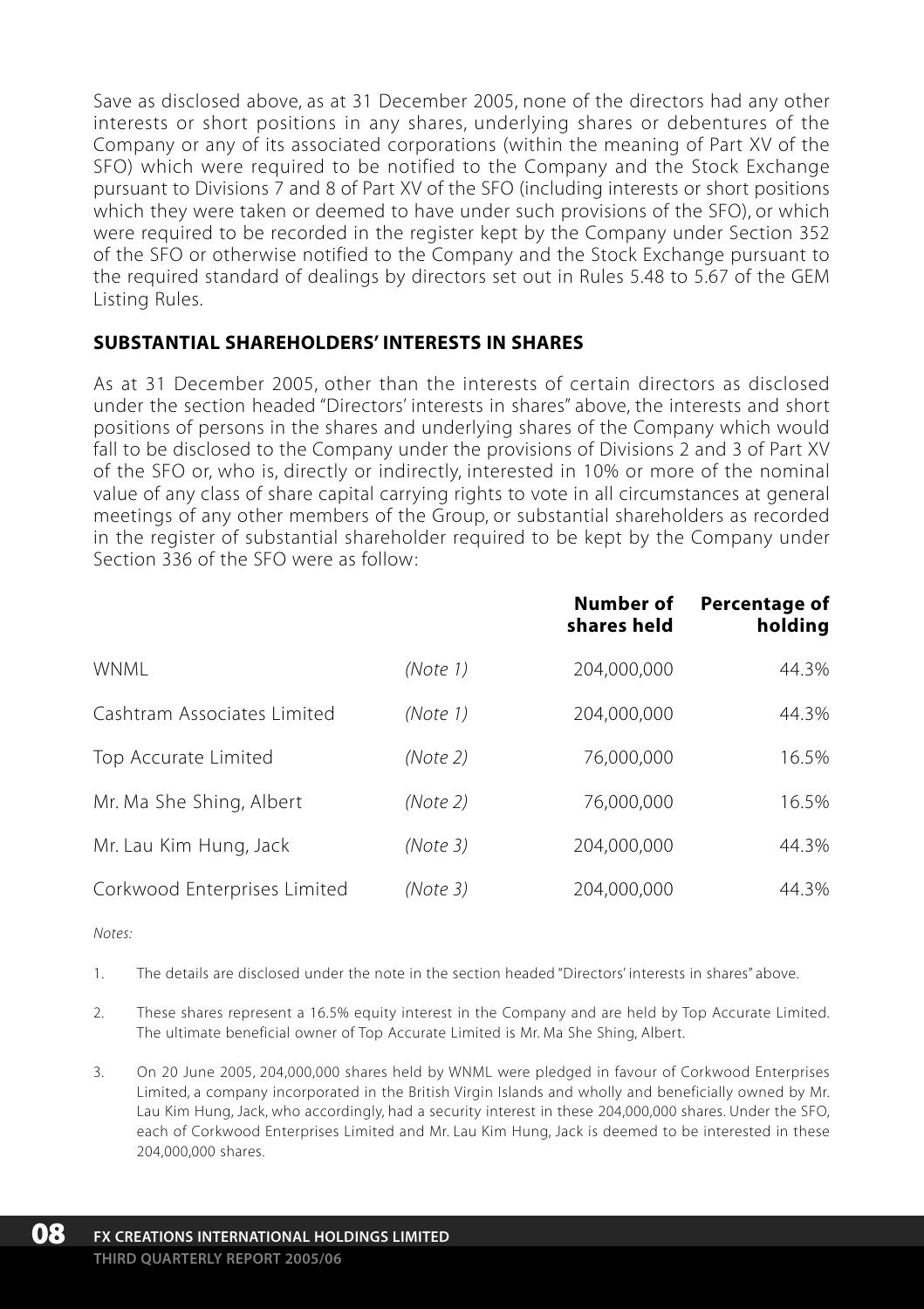Save as disclosed above, as at 31 December 2005, the directors of the Company were not aware of any other person (other than the directors of the Company) who had an interest or short position in the shares or underlying shares of the Company which would fall to be disclosed to the Company under the provisions of Divisions 2 and 3 of Part XV of the SFO or, who is, directly or indirectly, interested in 10% or more of the nominal value of any class of share capital carrying rights to vote in all circumstances at general meetings of any other members of the Group, or any other substantial shareholders whose interests or short positions were recorded in the register required to be kept by the Company under Section 336 of the SFO.

# **SHARE OPTION SCHEME**

The Company operates a share option scheme (the ''Scheme'') for the purpose of recognising significant contributions of specified participants including the employees of the Group to the growth of the Group, by rewarding them with opportunities to obtain an ownership interest in the Company and to further motivate and give an incentive to these persons to continue to contribute to the Group's long term success and prosperity. The Scheme became effective on 21 May 2002 and, unless otherwise cancelled or amended, will remain in force for ten years from that date.

As at 31 December 2005, no share options have been granted under the Scheme.

# **DIRECTORS' RIGHTS TO ACQUIRE SHARES OR SECURITIES**

Apart from as disclosed under the heading "Directors' interests in shares" above, at no time since the incorporation of the Company were rights to acquire benefits by means of the acquisition of shares in or debentures of the Company or of any other body corporate granted to any directors or their respective spouse or children under 18 years of age, or were any such rights exercised by them; or was the Company, its holding company or any of its subsidiaries a party to any arrangements to enable the directors, their respective spouse or children under 18 years of age to acquire such rights in the Company or any other body corporate.

# **PURCHASE, REDEMPTION OR SALES OF THE LISTED SECURITIES OF THE COMPANY**

Neither the Company, nor any of its subsidiaries has purchased, redeemed or sold any of the Company's listed shares during the nine months ended 31 December 2005.

# **COMPETING INTERESTS**

As at 31 December 2005, none of the directors, the management shareholders of the Company and their respective associates (as defined in the GEM Listing Rules) had any interest in a business which causes or may cause a significant competition with the business of the Group and any other conflicts of interest which any such person has or may have with the Group.